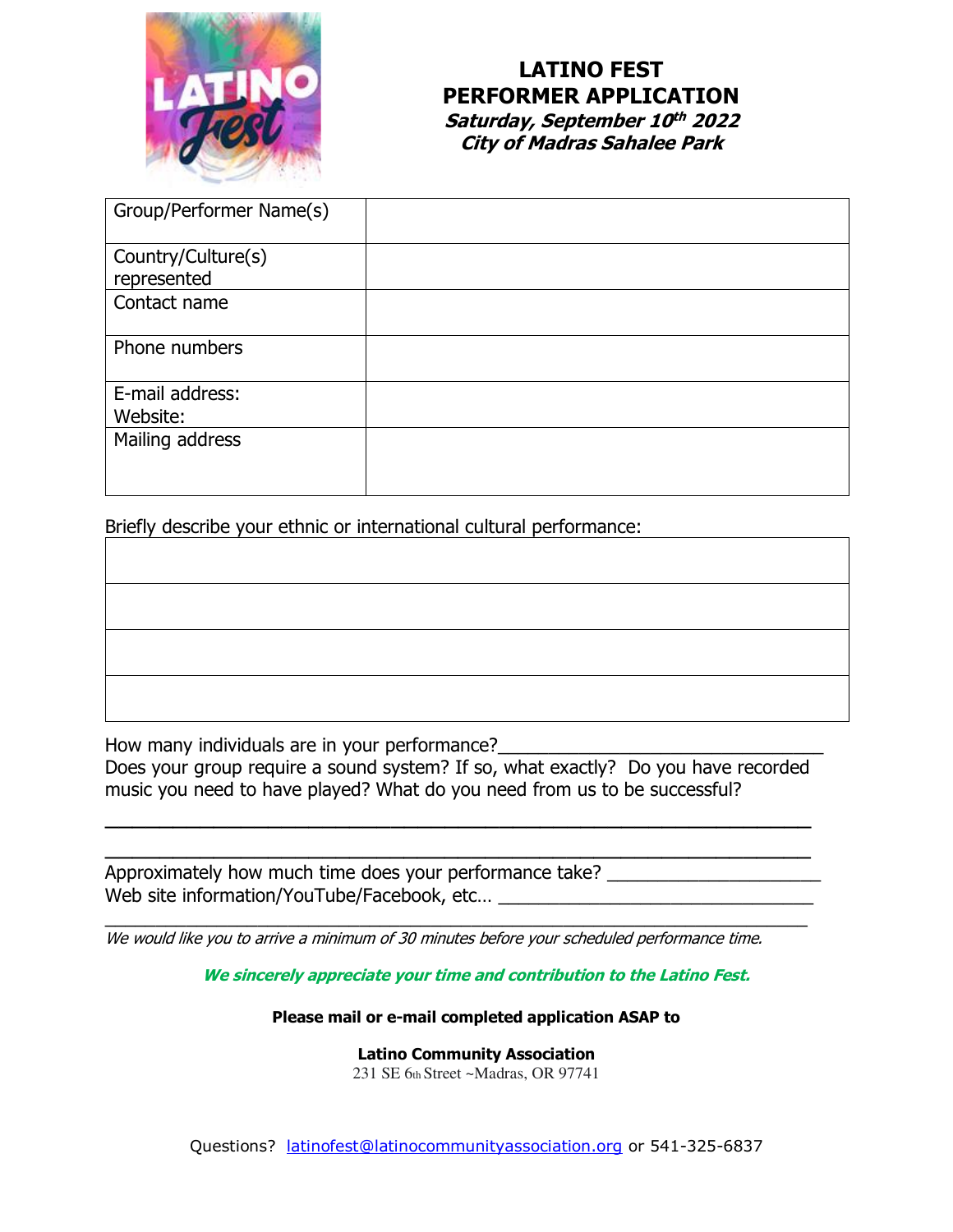

## **LATINO FEST PERFORMER APPLICATION Saturday, September 10 th 2022 City of Madras Sahalee Park**

Release and Waiver of Liability and Indemnity Agreement

This agreement is made on (*month/day*) and the County and the County of Jefferson, between (*your group's name*) hereinafter referred to as "Performer," and The Latino Community Association's Latino Fest, or "LCA". In consideration for participation in the 2022 Latino Fest, the undersigned hereby agrees to the following:

- 1) Performer releases and discharges LCA, its volunteers, agents, employees, directors, and organizers, from all liability for all loss or damage and any claims of demand therefore, on account of injury to any individual or property resulting from the Performer's participation in Latino Fest.
- 2) Performer agrees to indemnify and hold harmless LCA, its volunteers, agents, employees, directors, and organizers, from any loss, liability, damage or cost, including attorney fees, arising out of Performer's participation in the Latino Fest., whether caused by the negligence or willful act of the Performer or any other person or persons.
- 3) Performer hereby assumes full responsibility for the risk of bodily injury, death or property damage relating to or arising out of Performer's participation in the Latino Fest.
- 4) The undersigned further expressly agrees that the foregoing RELEASE AND WAIVER OF LIABILITY AND INDEMNITY AGREEMENT is intended to be as broad and inclusive as permitted by the laws of the State of Oregon. If any provision of this Agreement is held by a Court of competent jurisdiction to be invalid, void or unenforceable, the remaining provisions shall nevertheless continue in full force and effect without being impaired or invalidated in any way.

Performer Signature Date

\_\_\_\_\_\_\_\_\_\_\_\_\_\_\_\_\_\_\_\_\_\_\_\_\_\_\_\_\_\_\_\_\_\_\_\_ \_\_\_\_\_\_\_\_\_\_\_\_\_\_\_\_\_\_\_\_\_\_\_\_